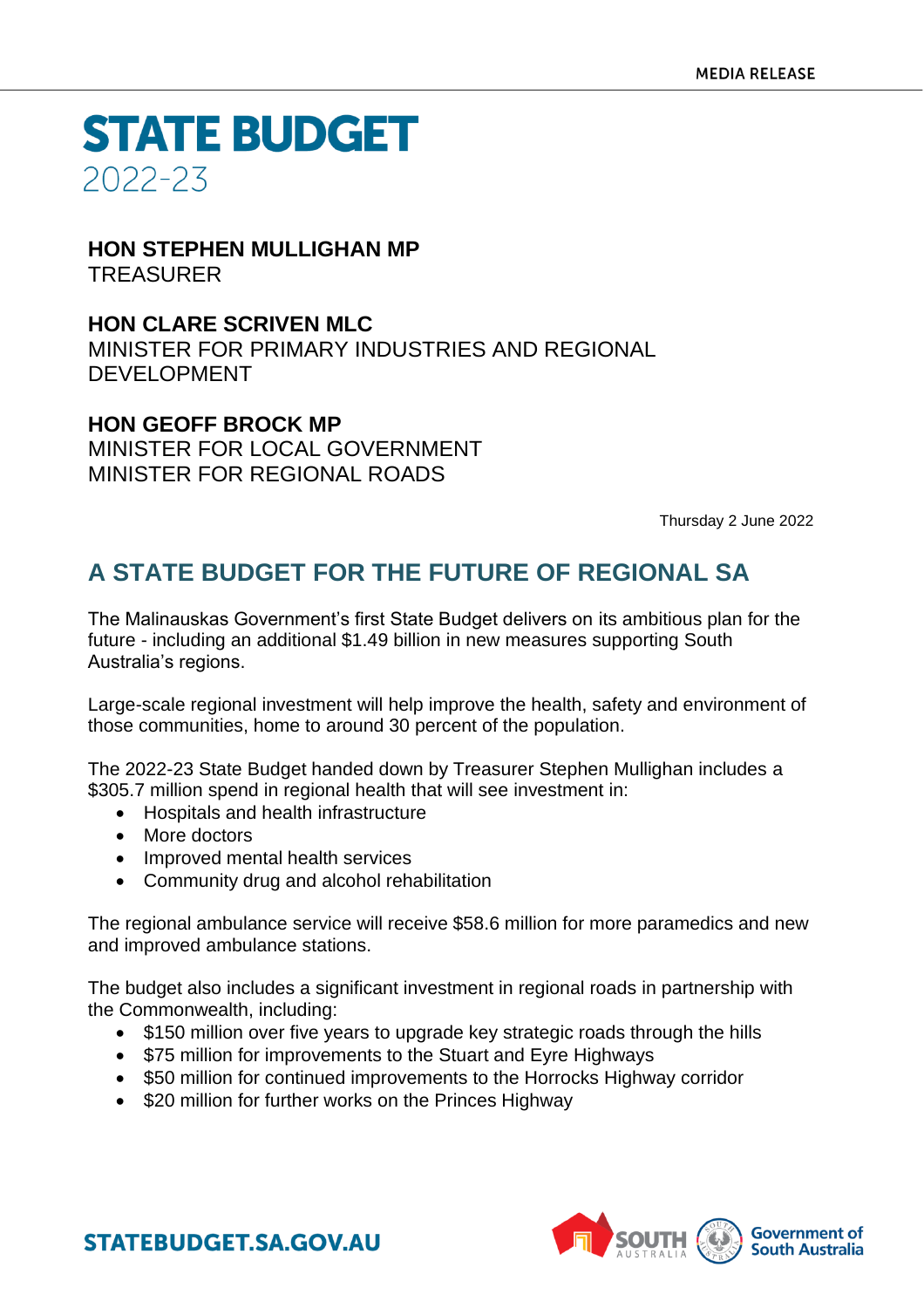Budget initiatives across the regions include:

- Public Housing Improvement Program total investment of \$177.5 million over four years which includes 150 new houses and more than 100 refurbished homes in regional South Australia, including in Mount Gambier, Murray Bridge, Strathalbyn, Whyalla and Port Augusta
- Outer Areas Registration Concession \$12 million over four years to reintroduce the out-of-areas registration concession for owners of vehicles in remote regions
- Aboriginal Rangers \$5 million over four years to employ 15 Aboriginal park rangers by 30 June 2025
- Sustainability Payments for Country Bus Services \$4.9 million over three years to ensure public transport links continue to be accessible to regional communities
- Rock Lobster Licence Relief \$2.6 million in 2022-23 to provide fee relief for the rock lobster industry
- Ex-Tropical Cyclone Tiffany Weather Event \$2.5 million over two years towards the reconstruction of damaged state government assets and \$75 million, in partnership with the Commonwealth, to upgrade key supply chain roads and improve resilience to floodwaters.
- Rebuild Fire Towers \$2 million in 2022-23 to replace fire towers with new technologies to provide landscape level fire detection
- Forest Products Masterplan \$2 million over three years to develop a forest products domestic manufacturing and infrastructure masterplan
- Bushfire Policy Farm Firefighting Unit Grants \$2 million over four years for landowners to purchase and maintain equipment to create farm firefighting units
- Government Notices in Regional Newspapers \$1 million over four years to ensure government notices are published in regional newspapers
- Regional Public Transport \$416 000 over four years to investigate how to improve integration of public transport opportunities
- Cross Border Commissioner \$2.1 million over 4 years to establish a Cross Border Commissioner who will assist in streamlining processes for border communities

Region-specific initiatives:

#### Adelaide Hills

- \$127 million over four years to begin construction on a new Mount Barker Hospital (total project cost \$220 million)
- \$10 million in 2024-25 to upgrade Main Road, Cherry Gardens as part of the \$150 million Adelaide Hills Productivity Package
- \$1 million over three years to support initiatives to bring back birds in the Mt Lofty Ranges
- \$500 000 in 2022-23 to conduct a study into transport issues impacting on Mount Barker
- \$184 000 in 2022-23 meet additional costs of air-conditioning replacement at the

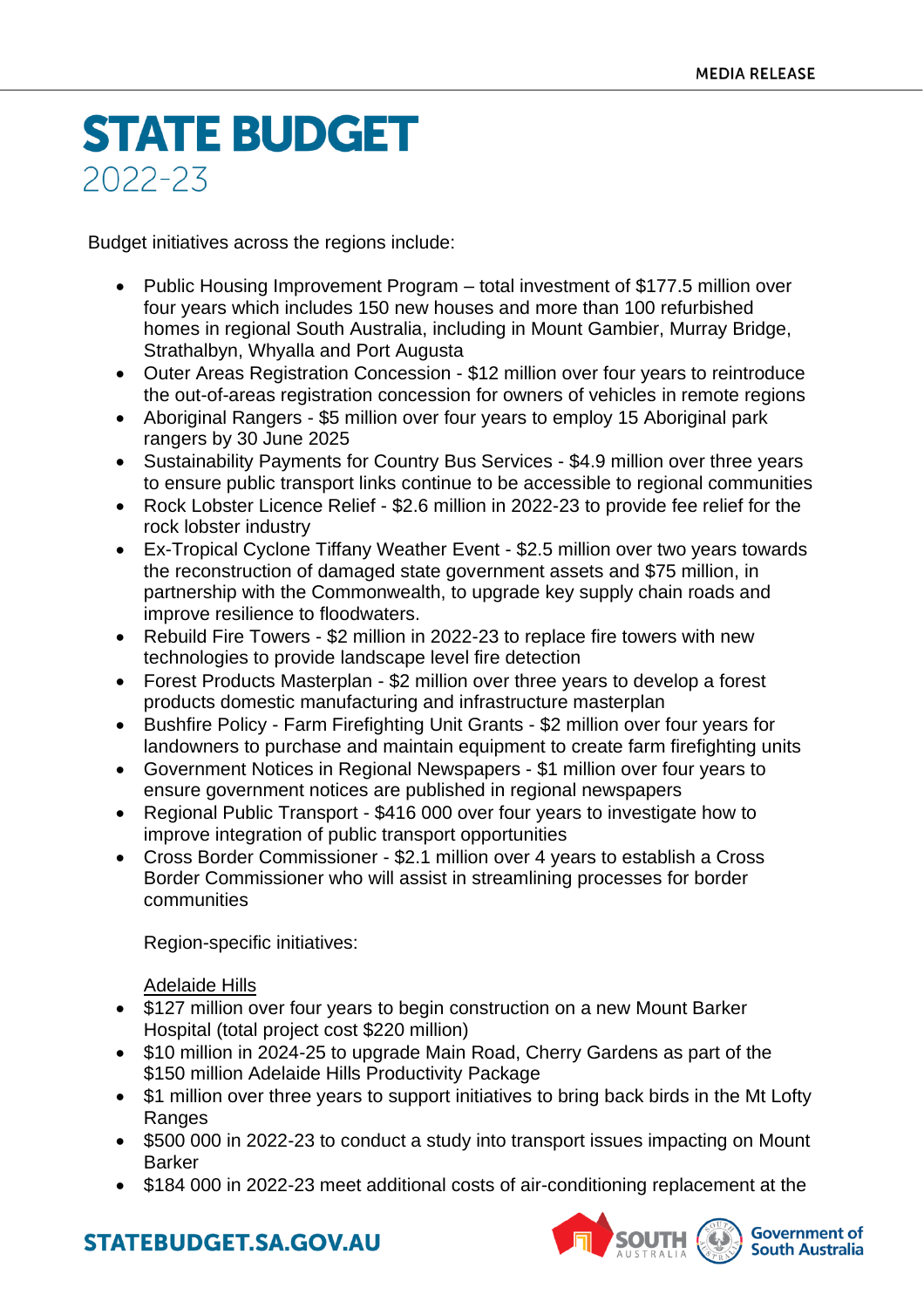National Motor Museum Main Pavilion

#### Barossa, Light and Lower North

- \$28.3 million over four years to provide 16 additional sub-acute beds at Gawler Hospital
- \$2 million over two years establish a SES Unit at Gawler

#### Eyre And Western

- \$593 million to establish a new hydrogen facility including a hydrogen storage capacity in the Whyalla region
- \$30 million toward a Clean Hydrogen Industrial Hub at Port Bonython
- \$20 million to undertake additional highway upgrades for the Roads of Strategic Importance

\$2.5 million over two years towards construction of additional accommodation for Yadu Health Clinic

#### Far North

- \$8 million over four years to upgrade ageing infrastructure at Port Augusta hospital
- \$5.2 million over four years for Nganampa Health Services to ensure nurses are safe in remote areas and that quality clinical services are maintained
- \$4.2 million over four years for two new police posts at Indulkana and Pipalyatjara and additional funding for the Fregon police post
- \$3.4 million over three years to support four additional drug and alcohol rehabilitation beds in Port Augusta
- \$1.2 million over four years to reinstate Port Augusta City Safe grants

#### Fleurieu And Kangaroo Island

- \$125 million over two years for duplication of Main South Road
- \$15 million in 2023-24 additional funding for a \$37 million upgrade to port infrastructure at Cape Jervis and Penneshaw
- \$10 million over four years to upgrade Kingscote Hospital
- \$4 million over two years construction of the new visitor precinct at Cape Willoughby

#### Limestone Coast

- \$11.4 million over three years to build and operate six new mental health beds at Mount Gambier Hospital
- \$8 million over three years to upgrade the Mount Gambier Hospital emergency department \$8 million over four years towards redevelopment of the Naracoorte Hospital
- \$6 million over four years to create long-term forestry research and development capability at Mount Gambier
- \$5.3 million over four years to provide funding certainty for the Keith and District

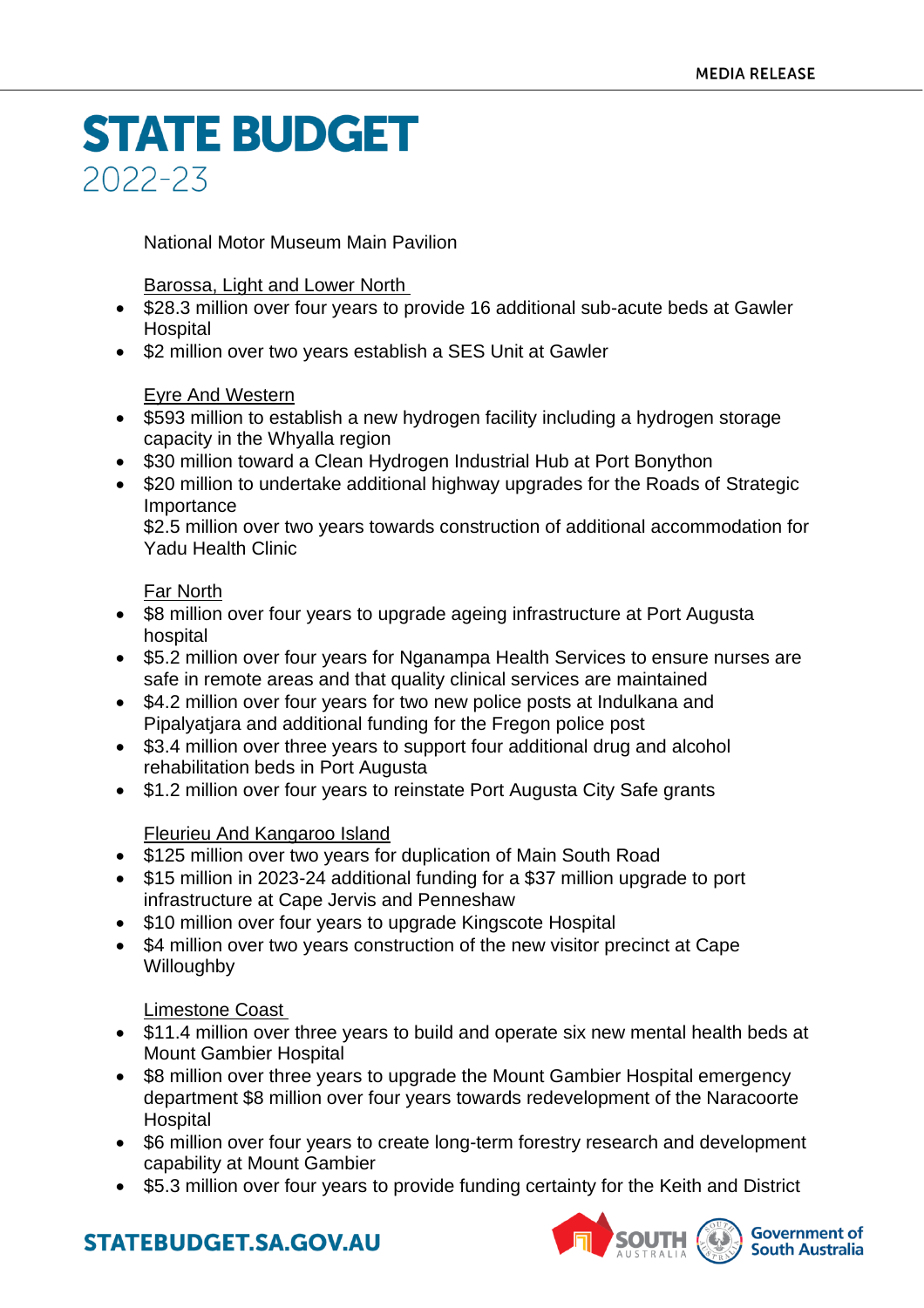Hospital \$5 million in 2023-24 upgrade Mount Gambier TAFE facilities and equipment for the reintroduction of courses where there are identified shortages in the region

- \$4.6 million over four years for two dedicated drug and alcohol detox beds in Mount Gambier Hospital
- \$800 000 over three years to review and develop the next Lower Limestone Coast Water Allocation Plan

#### Murray and Mallee

- \$19.7 million over three years for the River Murray in South Australia Constraints Measure project (Commonwealth funded)
- \$11.6 million over two years for Healthy Coorong, Health Basin Program to improve waterbird habitat throughout the Coorong and Lower Lakes
- \$2.1 million over four years to employ an eminent jurist as the Commissioner for the River Murray

Yorke And Mid North

- \$12 million over four years to upgrade Port Pirie Hospital's emergency department
- \$7.5 million over four years to fund a range of greening measures for Port Pirie

#### **Quotes attributable to Stephen Mullighan**

*This budget lays the foundation for the government's agenda over the next four years, which is all about delivering for the next generation no matter what part of the state they choose to live, including people in regional South Australia.*

*We are delivering on our promise of no new taxes and retaining the traditional formula for indexing fees and charges, keeping increases to about 2 per cent.*

#### **Quotes attributable to Clare Scriven**

*We're making serious investments in education, training and skills, to deliver jobs for the future. In the regions, we are investing in health, roads, the environment community and mental health services.*

*And unlike the former government, we're not reaching into South Australians' pockets with shock tax hikes.* 

#### **Quotes attributable to Geoff Brock**

*I'm delighted that this budget delivers on Labor's election commitments to the regions, recognising that our regional communities play an important role in the social and economic fabric of the state.*